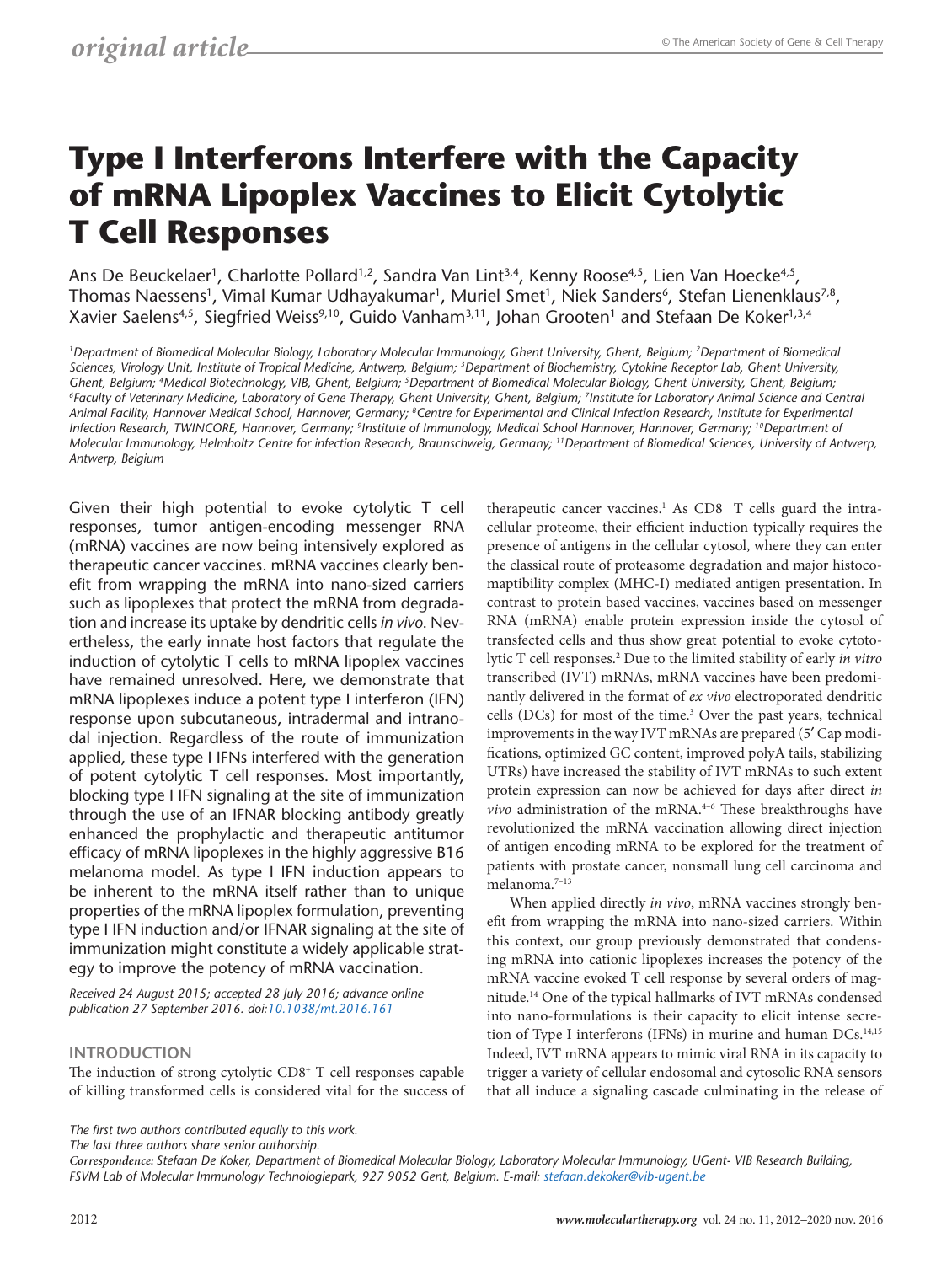type I IFNs.14–17 Type I IFNs are highly pleiotropic cytokines that can either promote or inhibit T cell responses dependent on the context. Type I IFNs can augment T cell immunity by activating DCs and increasing antigen presentation.

Conversely, the antiviral actions of type I IFN, production of RNAses and instigation of translation arrest might interfere with the expression of the mRNA encoded antigen and therefore negatively impact T cell immunity. Type I IFN signaling on antigen experienced T cells can promote T cell proliferation, survival, and differentiation into effector cells.18 Nevertheless, type I IFN exposure prior to T cell receptor activation can induce antiproliferative and apoptotic programmes in T cells.<sup>18-21</sup> How type I IFNs impact the characteristics of the T cell responses to mRNA lipoplex vaccines and their efficacy to control tumor growth is therefore far from forgone conclusion and constitutes the main goal of this study.

Using an IFN-β reporter mouse strain, we were able to demonstrate that mRNA lipoplexes instigate profound type I IFN responses upon subcutaneous, intradermal, and intranodal injection. In sharp contrast to the beneficial role of type I IFNs in protein and peptide based vaccines,<sup>22-25</sup> type I IFNs severely hampered priming of vaccine specific T cell responses and the generation of antitumor immunity to lipoplex based mRNA vaccination. Preventing type I IFN induced signaling through coadministration of an IFNAR blocking antibody at the site of mRNA based vaccination amplified the cytotolytic T cell response and significantly strengthened vaccine elicited tumor control in prophylactic and therapeutic settings.

#### **RESULTS**

## **mRNA lipoplexes induce a potent type I IFN response**  *in vivo*

Cationic liposomes have been reported to increase T cell responses to mRNA encoded antigens.26 In this study, liposomes composed of the cationic lipid 1,2-dioleoyl-3-trimethylammonium-propane (DOTAP) and the helper lipid 1,2-dioleoyl*sn*-glycero-3-phosphoethanolamine (DOPE) were used to condense mRNA into lipoplexes. Preliminary research was done to determine the nitrogen/phosphate ratio most suited for *in vivo* application and is shown as additional data (see **Supplementary Figure S1**). We evaluated two N/P ratios that give yield to mRNA lipoplexes of similar size  $(\pm 300 - 400)$  nm) but opposite charge, namely lipoplexes at N/P1 had a negative zeta-potential of −18 mV and N/P10 lipoplexes displayed a positive charge of +32 mV (see **Supplementary Figure S1a,b**). Further, we addressed mRNA lipoplexes of ratio N/P1 as most suited to yield high expression levels of the delivered mRNA (see **Supplementary Figure S1c**) and to induce proper induction of IFN- $\gamma$  producing CD8<sup>+</sup> and CD4+ T cells upon subcutaneous injection (see **Supplementary Figure S1d**). As a consequence, N/P1 was selected in all further experiments aimed at addressing the impact of type I IFNs on the efficacy of mRNA lipoplexes to yield T cell immunity.

Previously, we have demonstrated that DOTAP-based mRNA lipoplexes elicit strong type I IFN secretion upon incubation with bone marrow derived DCs *in vitro*. 14 To address to which extent mRNA lipoplexes would trigger type I IFNs *in vivo* upon subcutaneous injection, we used an IFN-β reporter mouse in which a

firefly luciferase encoding sequence has been placed under the control of the IFN-β promoter (**[Figure 1a](#page-1-0)**).27 As type I IFN production is regulated by self-enforcing feedforward loops, heterozygous reporter mice (IFN-β<sup>+/Δβ-luc</sup>) were used to allow signal amplification by early induced IFN-β. Mice were injected subcutaneously with respectively DOTAP liposomes (no mRNA), unformulated mRNA or mRNA lipoplexes. *In vivo* bioluminescence imaging revealed a strong induction of the IFN-β promoter to injection of naked mRNA and of mRNA lipoplexes, but not to liposomes without mRNA (**[Figure 1b](#page-1-0)**,**[c](#page-1-0)**). Strikingly, naked ovalbumin (OVA) mRNA elicited the most prominent induction of type I IFNs, clearly indicating that type I IFN induction to mRNA is inherent to the mRNA itself rather than to unique features of the mRNA lipoplexes.

## **Type I IFNs impact the magnitude and functional characteristics of the vaccine elicited CD8+ T cell response**

Depending on the context, type I IFNs have been reported to either promote or interfere with the generation of T cell responses. As a consequence, we thoroughly addressed the impact of type I IFN signaling on the magnitude and functionality of the T cell response generated by mRNA lipoplex vaccination through comparative immunization studies in wild type mice and in mice

<span id="page-1-0"></span>

**Figure 1 mRNA lipoplexes induce a potent type I IFN response** *in vivo***.** (**a**) Graphical scheme of the IFN-β reporter construct. The myc-tagged luciferase gene is brought under the control of the IFN-β promoter by the Cre-Lox system. (**b,c**) IFN-β+/Δβ-luc mice were subcutaneous (s.c.) injected with 10 µg of OVA mRNA, mRNA lipoplexes and liposomes. Luminescence was measured 6 hours postinjection. Data are shown as mean ± SD of four mice. \*\**P* < 0.001. \**P* < 0.05 (Mann–Whitney test). Control = 5% glucose water; liposomes = DOTAP/DOPE lipids; mRNA lipoplexes = messenger RNA complexed to liposomes. mRNA, messenger RNA; IFN, interferon, OVA, ovalbumin; SD, standard deviation.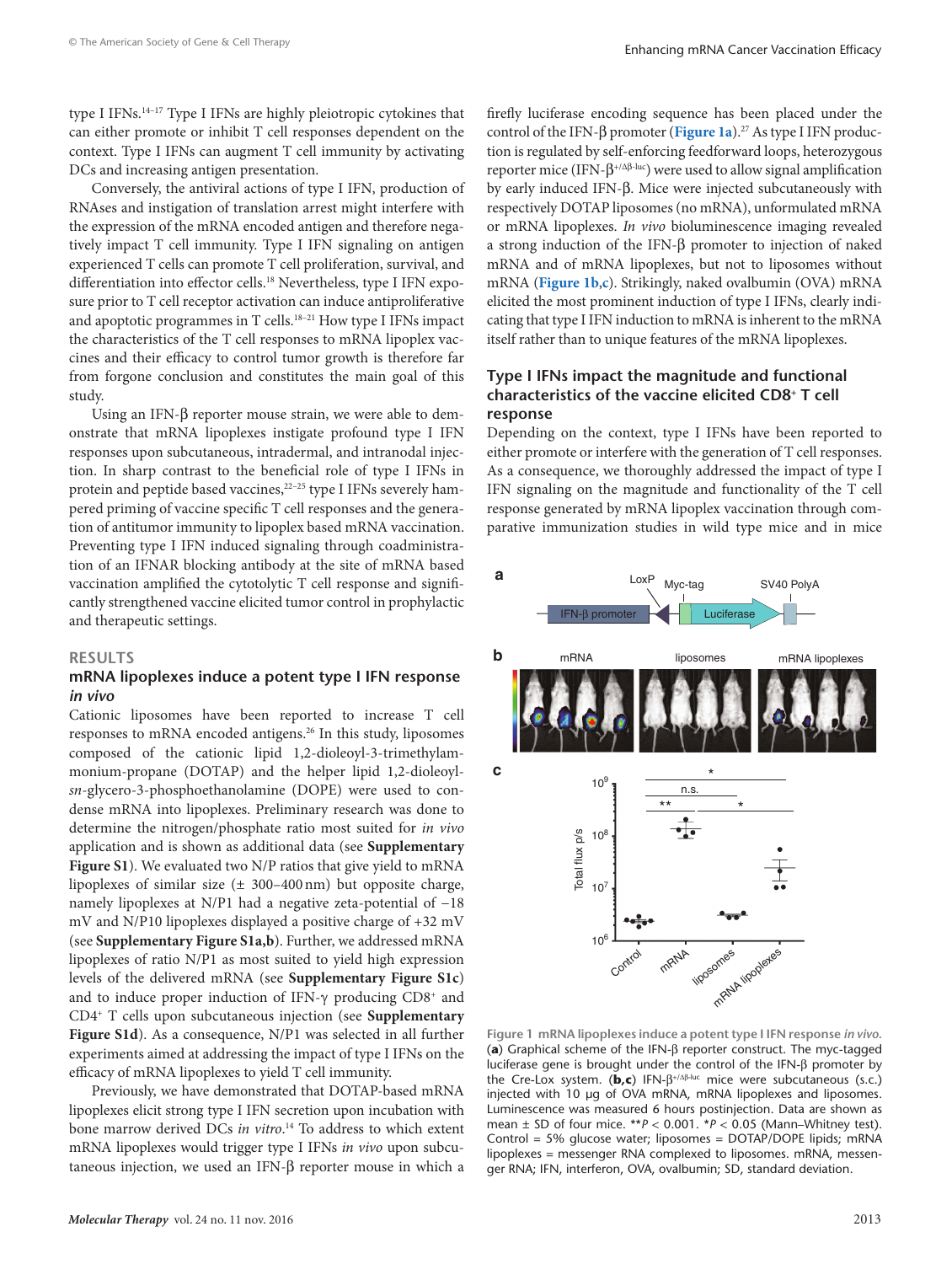lacking he common IFN-α/β receptor IFNAR1 (Ifnar<sup>-/-</sup>). First, we addressed the effects of type I IFNs on the initial priming of antigen-specific T cells. To this end, carboxyfluorescein diacetate succinimedyl ester (CFSE) labeled transgenic OVA-specific CD8+ T cells (OT-I T cells) were transferred to respectively wild type and Ifnar−/− mice, which were subsequently immunized with OVA mRNA lipoplexes. Four days postimmunization, the draining popliteal lymph nodes were dissected and OT-I T cell proliferation was analyzed by flow cytometry (**[Figure 2a](#page-3-0)**). As shown in **[Figure 2b](#page-3-0)**, Ifnar−/− mice showed strongly elevated OT-I proliferation when compared with wild type mice. This negative impact of type I IFNs on the magnitude of the vaccine evoked CD8+ T cell response was confirmed by quantification of vaccine elicited OVA-specific CD8+ T cells in the blood of wild type versus Ifnar−/− mice (**[Figure 2c](#page-3-0)**). Five days after immunization, OVAspecific CD8+ T cells were hardly detectable in the blood of wild type mice but reached up to 3% of all CD8+ T cells in the blood of Ifnar−/− mice. No significant numbers of OVA-specific T cells were detected in response to unformulated OVA mRNA. Next, we analyzed the impact of IFNAR deficiency on the functional properties of the vaccine induced CD8+ T cell response. As type I IFNs have been reported to stimulate the differentiation of primed CD8+ T cells into effector cells,<sup>20,21,28,29</sup> the increased numbers of vaccine elicited CD8+ T cell response observed in Ifnar−/− mice not necessarily translate into increased effector function in these mice. To address this issue, we compared OVA-specific IFN-γ secretion and target cell specific lysis between immunized wild type and Ifnar−/− mice. Enzyme-linked immunosorbent spot (ELISPOT) assays were performed on splenocytes 2 weeks after the booster immunization with OVA mRNA lipoplexes to quantify the numbers of IFN-γ producing OVA-specific T cells. As depicted in **[Figure 2d](#page-3-0)**, immunized Ifnar−/− mice showed a strong increase in the numbers of OVA-specific IFN-γ secreting T cells. The cytolytic capacity of the evoked CD8+ T cell response was analyzed through an *in vivo* killing assay. In brief, 2 weeks after a booster immunization with OVA mRNA lipoplexes, mice were challenged with a 1:1 ratio of OVA peptide-pulsed CFSEhi splenocytes (target cells) and nonpulsed CFSE<sup>low</sup> splenocytes (nontarget cells). After 2 days, spleens were dissected and the ratio of target cells versus nontarget cells was analyzed by flow cytometry to determine the extent of killing of the target cells. Whereas immunization of wild type mice with OVA mRNA lipoplexes resulted only in a limited killing of the target cells, virtually all target cells were eliminated in immunized Ifnar−/− mice (**[Figure 2e](#page-3-0)**–**[f](#page-3-0)**). Taken together, these data clearly demonstrate that IFNAR deficiency increases initial T cell priming to subcutaneously administrated mRNA lipoplex vaccines and that type I IFN are not required for these antigen-experienced T cells to acquire effector function.

As we observed previously, an increase in the expression of lipoplex delivered mRNA in bone marrow derived DCs lacking IFNAR, we decided to quantify mRNA expression after subcutaneous injection of mRNA lipoplexes in wild type and Ifnar−/− mice. If Ifnar−/− mice would show strongly increased mRNA expression levels, increased antigen expression might well underlie the raise in initial T-cell proliferation we observed in Ifnar−/− mice. To address this issue, luciferase encoding mRNA was condensed into lipoplexes at N/P1 and luciferase expression was assessed through *in vivo* bioluminescence measurement. Although luciferase expression was slightly elevated in the IFNAR deficient setting, this increase was very subtle and did not reached significance (see **Supplementary Figure S2**). As a consequence, events downstream of antigen expression must be at the origin of the dramatically raised T cell responses in Ifnar−/− mice.

# **Impact of type I IFNs on the efficacy of antitumor immunity elicited by mRNA lipoplex vaccination**

The functional impact of type I IFNs on antitumor immunity mediated by mRNA lipoplex vaccination was addressed in the highly aggressive B16.OVA melanoma model. Mice were either vaccinated prophylactically or therapeutically according to the schedule shown in **[Figure 3a](#page-4-0)**,**[d](#page-4-0)**. In wild type mice, prophylactic vaccination significantly increased the median survival time from 17 to 29 days (**[Figure 3b](#page-4-0)**). In line with their elevated vaccine elicited T cell responses, Ifnar−/− mice benefited even more from vaccination than wild type mice, as the median survival time increased from 14 to 40 days (**[Figure 3c](#page-4-0)**). This observation is highly striking as Ifnar−/− mice notoriously lack spontaneous antitumor immune responses and succumb much faster to tumors when left untreated.<sup>28-31</sup> Therapeutic vaccination caused a small though nonsignificant improvement in median survival time from 34 to 47 days in wild type mice (**[Figure 3e](#page-4-0)**). Conversely, therapeutic vaccination yielded a significant survival benefit in Ifnar−/− mice with an increase in median survival time from 20 to 35 days (**[Figure 3f](#page-4-0)**). Nevertheless, in the therapeutic vaccination setting, vaccinated wild type mice still controlled tumors better than vaccinated Ifnar−/− mice, a feature that can be most likely ascribed to the lack of spontaneous antitumor responses in the IFNAR deficient setting.

## **Antibody mediated IFNAR blockade improves the efficacy of the mRNA vaccine evoked antitumor immune response**

Results of the experiments in the previous paragraph illustrate that in immunized wild type mice tumor growth control is determined by the combined strength of the spontaneous and vaccine elicited immune responses, whereas in Ifnar−/− mice tumor control will entirely depend on the vaccine elicited immune response. As a consequence, direct comparisons of tumor growth rates between immunized wild type and Ifnar−/− mice do not allow a reliable assessment of the impact of type I IFNs on vaccine mediated tumor control. To circumvent the detrimental effect of genetic IFNAR deficiency on spontaneous antitumor immunity, we therefore, decided to switch to antibody mediated inhibition of IFNAR signaling at the spot of vaccination in wild type mice. Local interference with IFNAR signaling should leave the spontaneous antitumor response intact, and thereby allow us to specifically address the impact of type I IFN signaling on vaccine mediated tumor control.

First, we validated whether antibody-mediated IFNAR blockade would indeed amplify the CD8+ T cell response elicited by the mRNA lipoplex vaccine in wild type mice. As can be appreciated from **[Figure 4a](#page-5-0)**,**[b](#page-5-0)** coinjection of the IFNAR blocking antibody increased the proliferation of OVA-specific OT-I cells in response to mRNA lipoplexes, while the isotype matched antibody had no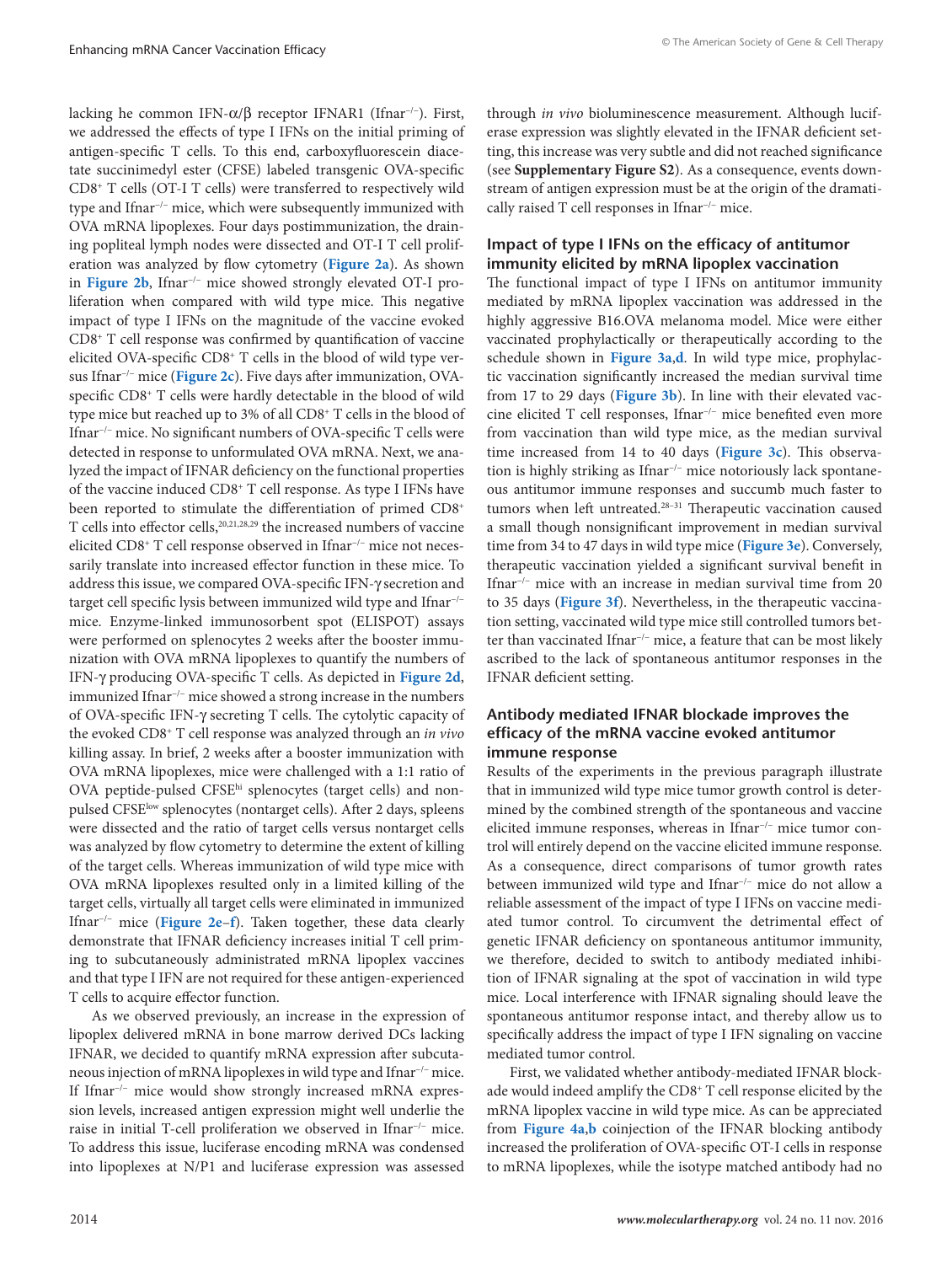<span id="page-3-0"></span>

**Figure 2 Type I IFNs impact the magnitude and functional characteristics of the vaccine elicited CD8<sup>+</sup> T cell response.** (**a**) Gating strategy used for OVA- specific CD8+ T cell counting and proliferation. Cells are gated based on FSC and SCC, before single cells are gated based on SSC-area and height. Living cells are selected and gated for CD3+CD19 T cells. Within CD8+ T cells, OVA-specificity is gated by labeling with MHC-I SIINFEKL–PE dextramer. Proliferation of CFSE positive OVA-specific CD8<sup>+</sup> T cells is shown. (b) Two days prior to immunization CFSE-labeled OT-I cells were adoptively transferred to wild type (WT) and Ifnar<sup>-/-</sup> mice. Subcutaneous (s.c.) immunization was performed at tail base with 10 µg OVA mRNA lipoplexes, naked mRNA or liposomes alone. Four days after immunization inguinal lymph nodes were isolated and CD8+ T cell proliferation was analyzed by flow cytometry. Data are shown as mean of 2–3 mice. \*\*\**P* < 0.001 (Chi-square test). (**c**) Wild type (WT) and Ifnar−/− mice were s.c. injected with 20 µg OVA mRNA lipoplexes or naked OVA mRNA as a control. Blood was isolated 5 days later and the percentage OVA-specific CD8+ T cells was determined by dextramer staining followed by flow cytometry. Data are shown as mean of four mice per group. \*\*\**P* < 0.001 (Chi-square test). (**d**) Wild type (WT) and Ifnar−/− mice were immunized s.c. with 20 µg OVA mRNA lipoplexes or naked mRNA as a control. After 2 weeks, mice were boosted with the same formulation. Spleens were isolated 2 weeks after the boost immunization, and the number of OVA-specific interferon-γ spot-forming CD8+ and CD4+ T cells (SFC) was determined by enzyme-linked immunosorbent spot (ELISPOT). Data are shown as mean of 2–4 mice per group. \*\*\**P* < 0.001 (Chi-square test). (**e,f**) Wild type (WT) and Ifnar−/− mice were immunized with a two-week interval with naked OVA mRNA or OVA mRNA lipolexes. Two weeks after the boost immunization, a mixture of CFSE-labeled cells pulsed with control (CFSE<sup>Iow</sup>) or OVA peptide (CFSE<sup>Nigh</sup>) were adoptively transferred. Specific killing was measured 2 days later by flow cytometry. Data are presented as means of 100 -100x ((CFSEhigh / CFSElow)immunized mice / (CFSEhigh / CFSElow)mock-mice) of 3-4 mice per group. \*\**P* < 0.01 (Chi-square test). mRNA *=* OVA-coding messenger RNA; mRNA lipoplexes = messenger RNA complexed to DOTAP/DOPE liposomes. CFSE, carboxyfluorescein diacetate succinimedyl ester; mRNA, messenger RNA; IFN, interferon, OVA, ovalbumin; SD, standard deviation.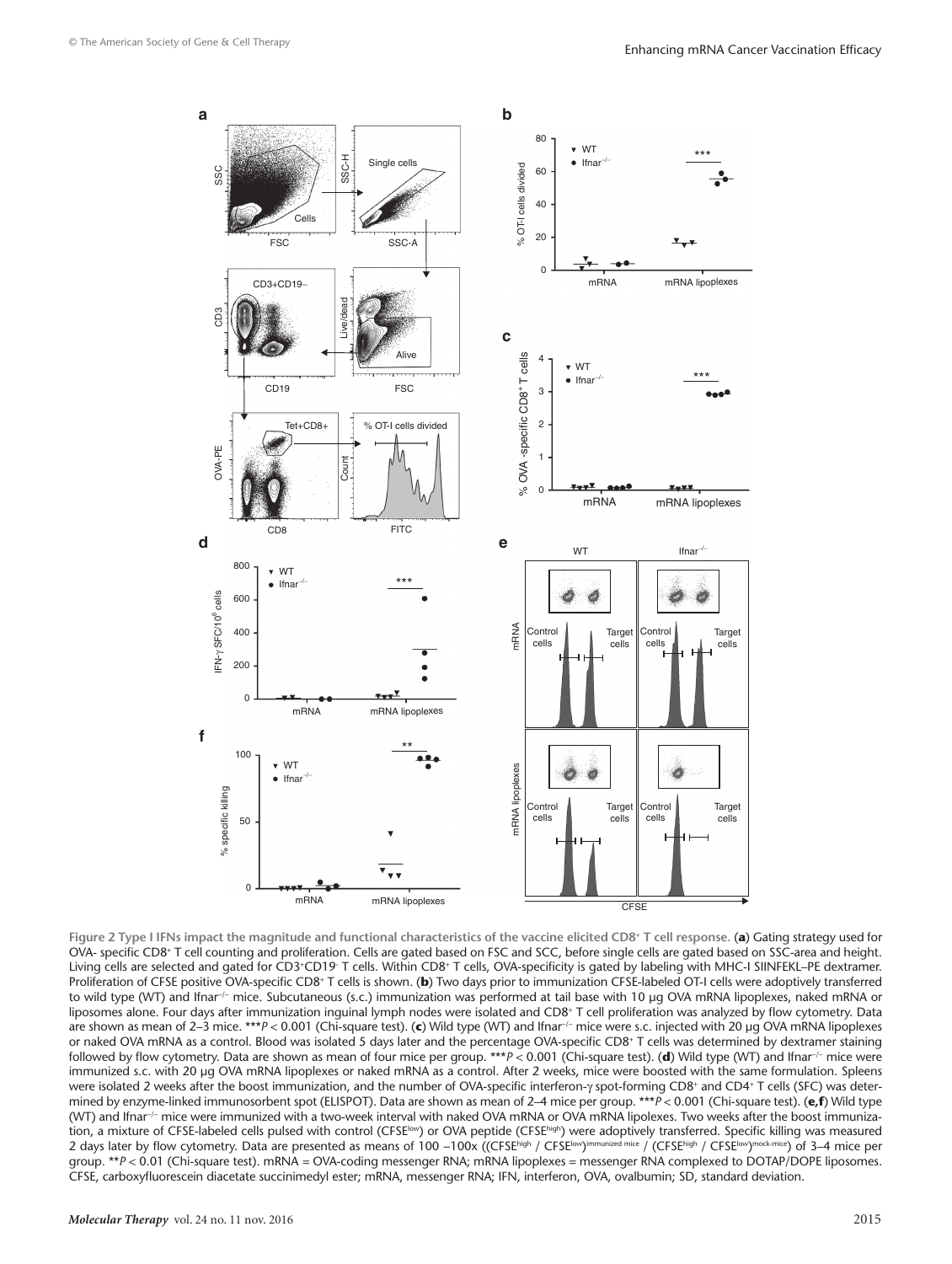<span id="page-4-0"></span>

**Figure 3 Impact of type I IFNs on the efficacy of antitumor immunity elicited by mRNA lipoplex vaccination.** (**a**) Prophylactic vaccination scheme. Wild type (WT) mice (**b**) and Ifnar−/− mice (**c**) were either mock s.c. immunized (*i.e.*, injected with PBS only) or immunized with 20 µg of mRNA lipoplexes. After 2 weeks, mice were boosted with the same formulation. At week 4, mice were inoculated with 100,000 OVA-expressing B16 melanoma cells. (*n* = 12–16 mice/group). (**d**) Therapeutic vaccination scheme. Wild type (WT) mice (**e**) and Ifnar−/− mice (**f**) were inoculated with 75,000 B16.OVA melanoma cells. After 4 and 6 days, immunization was performed with similar preparations as in the prophylactic setting. (*n* = 5–6 mice/group). mRNA lipoplexes = OVA-coding messenger mRNA complexed to DOTAP/DOPE liposomes. \*\**P* < 0.01; \*\*\**P* < 0.001; \*\*\*\**P* < 0.0001 (Mantel-Cox log-rank test). PBS, phosphate-buffered saline; mRNA, messenger RNA; IFN, interferon, OVA, ovalbumin; SD, standard deviation.

impact on OT-I proliferation. Next, we determined if blocking IFNAR at the site of immunization would improve the antitumor efficacy of the lipoplex mRNA vaccines in case of prophylactic (**[Figure 4c](#page-5-0)**,**[d](#page-5-0)**) and therapeutic vaccination (**[Figure 4e](#page-5-0)**,**[f](#page-5-0)**). In the prophylactic vaccination setting, coinjection of the IFNARblocking antibody MAR1-5A3 with the OVA mRNA lipoplexes significantly improved the survival rate of immunized mice (**[Figure 4d](#page-5-0)**). Importantly, the benefit of blocking IFNAR was preserved in the therapeutic vaccination setting, as mice immunized with mRNA lipoplexes in the presence of MAR1-5A3 displaying an improved outcome compared with mice receiving the same mRNA vaccine alone or combined with an isotype control

antibody (**[Figure 4f](#page-5-0)**). Taken together, these findings demonstrate that type IFNs induced by mRNA lipoplex vaccines negatively impact the vaccine elicit T cell response and its efficacy to control tumor growth upon subcutaneous vaccination.

# **Type I IFNs dampen cytolytic T cell responses to intradermal and intranodal mRNA lipoplex vaccination**

As the route of immunization has a dramatic impact on the type of innate immune cells the mRNA lipoplexes encounter and thereby potentially also on the ensuing T cell response, we decided to evaluate the impact of type I IFNs on the cytolytic T cell response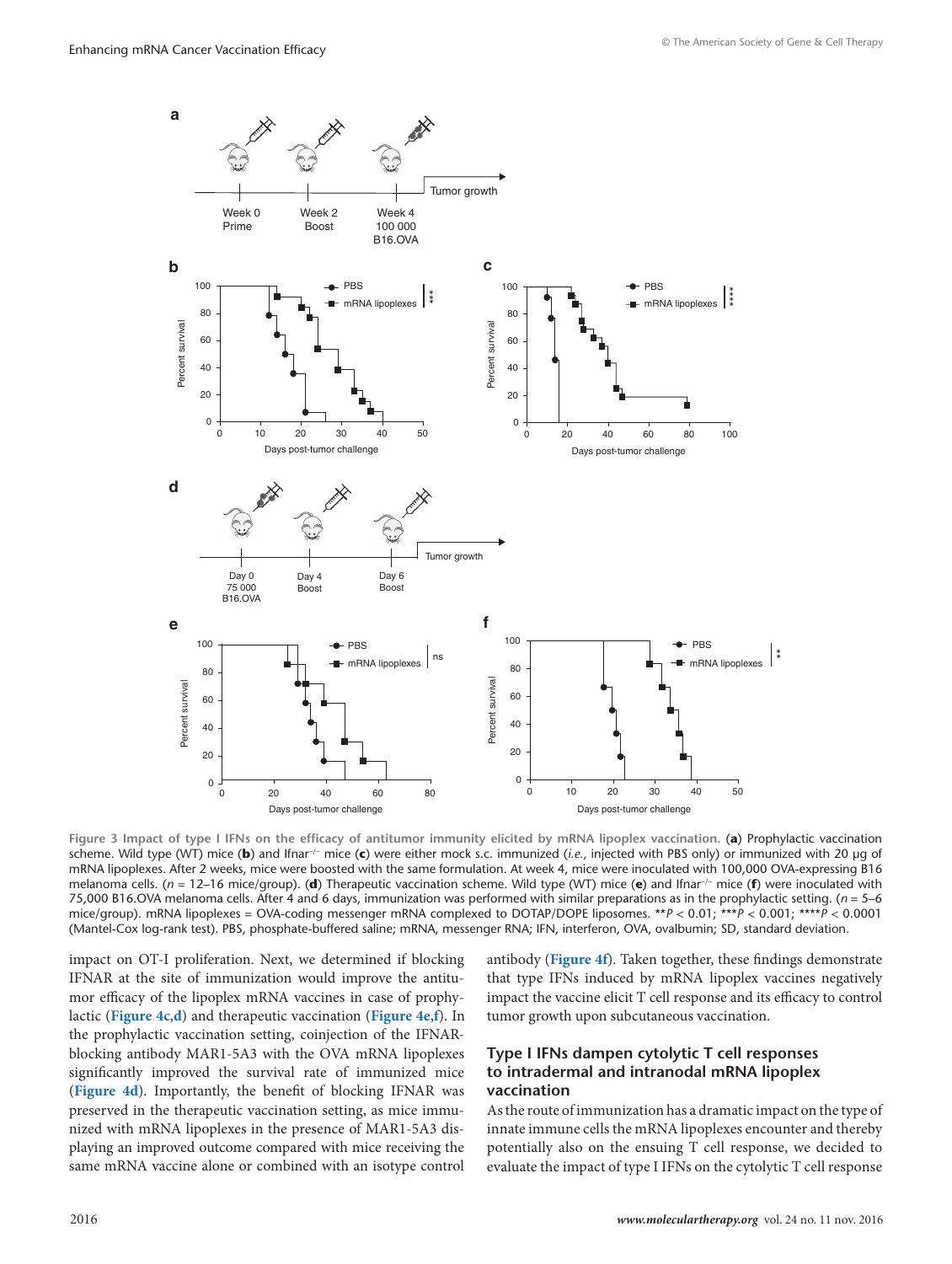<span id="page-5-0"></span>

Figure 4 Antibody-mediated blocking of IFNAR improves the efficacy of the mRNA vaccine evoked antitumor immune response. (a,b) Two days prior to immunization CFSE-labeled OT-I cells were adoptively transferred to wild type (WT) mice. Immunization was performed in the footpad with 10 µg mRNA lipoplexes in the absence or presence of 20 µg IFNAR blocking antibody or isotype control. Four days after immunization inguinal lymph nodes were isolated and CD8+ T cell proliferation was analyzed by flow cytometry. Data are shown as mean of 3–6 mice per group. \*\*\**P* < 0.001 (Chi-square test). (**a**) A representative sample out of 3–6 mice each group is presented. (**c**) Prophylactic vaccination scheme. (**d**) Wild type (WT) mice were immunized s.c with 20 µg of mRNA lipoplexes in absence or presence of 20 µg of the IFNAR blocking antibody or isotype control. After 2 weeks, mice were boosted with the same formulation. At week 4, mice were inoculated with 100,000 B16.OVA melanoma cells (*n* = 6–8 mice/group). \**P* < 0.05 (Mantel-Cox log-rank test). (**e**) Therapeutic vaccination scheme. (**f**) Wild type (WT) mice were inoculated with 75,000 B16.OVA melanoma cells. After 4 and 9 days, immunization was performed using 20 µg of mRNA lipoplexes in absence or presence of the IFNAR blocking antibody or isotype control (20 µg) (*n* = 6–8 mice/group). \**P* < 0.05 (Mantel-Cox log-rank test). mRNA lipoplexes = OVA- coding messenger mRNA complexed to DOTAP/DOPE liposomes. CFSE, carboxyfluorescein diacetate succinimedyl ester; mRNA, messenger RNA; IFN, interferon, OVA, ovalbumin; SD, standard deviation.

to intradermal and intranodal immunization with mRNA lipoplexes. mRNA lipoplexes also instigated a profound type I IFN response to intradermal (**[Figure 5a](#page-6-0)**) and intranodal (**[Figure 5c](#page-6-0)**) injection. In terms of T cell immunity, intradermal immunization with mRNA lipoplexes behaved much alike subcutaneous immunization, with the strength of the cytolytic T cell response shifting from near absent in wild type mice to virtually complete in Ifnar<sup>-/-</sup> mice (**[Figure 5b](#page-6-0)**). In line with reports of the Thielemans<sup>32</sup> and Sahin<sup>33</sup> groups, intranodal immunization turned out to be by far the most potent route of immunization with strong cytolytic T cell responses now being evident in immunized wild type mice (**[Figure 5d](#page-6-0)**). Nevertheless, even intranodal immunization was aided by IFNAR deficiency, as the cytolytic T cell response was even further enlarged in Ifnar−/− mice. Taken together, these data firmly demonstrate that type I IFNs dampen the strength of the cytolytic T cell response evoked by lipoplex-based mRNA vaccination, regardless of whether the mRNA lipoplexes are delivered subcutaneous, intradermal or intranodal.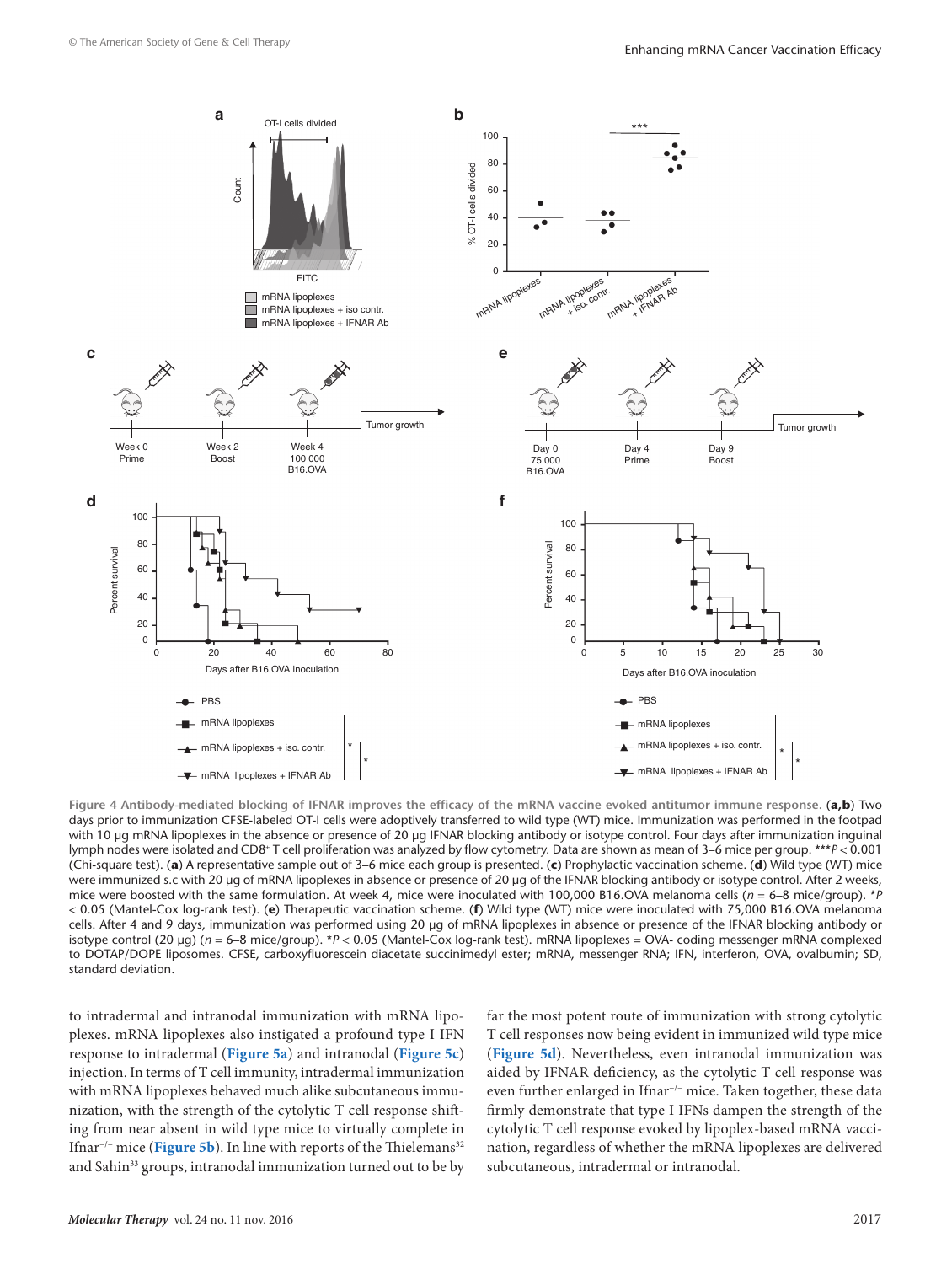<span id="page-6-0"></span>

**Figure 5 Type I IFNs inhibit the induction of cytolytic T cells regardless of the route of immunization.** (**a**) IFN-β+/Δβ-luc mice were intradermally injected with 10 µg of OVA mRNA lipoplexes complexed or PBS. *In vivo* bioluminescence was measured 6 hours postinjection. Data are shown as mean  $\pm$  SD of three mice. \*\*\* $P < 0.001$  (*t*-test). (**b**) Wild type (WT) and Ifnar−/− mice were immunized with a two-week interval with 10 µg of mRNA lipoplexes. Two weeks after boost immunization, a mixture of CFSE-labeled cells pulsed with control (CFSE<sup>low</sup>) or OVA peptide (CFSEhigh) were adoptively transferred. Specific killing was measured after 2 days by flow cytometry. Killing percentages were calculated with the following formula: 100 − 100x ((CFSEhigh/CFSElow)immunized mice/(CFSEhigh/ CFSE<sup>low</sup>)<sup>mock-mice</sup>) of five mice per group. \*\*\*\* $P < 0.0001$  (*t*-test). (c) IFNβ+/Δβ-luc mice were intranodally injected with 10 µg of OVA mRNA lipoplexes or mock treated. *In vivo* bioluminescence was measured 6 hours postinjection. Data are shown as mean ± SD of three mice. \*\*\**P* < 0.001 (*t*-test). (**d**) Wild type (WT) and IFNAR−/− mice were immunized with a two-week interval with 10 µg of OVA mRNA lipoplexes and killing was performed as previously described. \**P* < 0.05 (*t*-test). mRNA lipoplexes = OVA- coding messenger mRNA complexed to DOTAP/DOPE liposomes. CFSE, carboxyfluorescein diacetate succinimedyl ester; mRNA, messenger RNA; IFN, interferon, OVA, ovalbumin; PBS, phosphate-buffered saline; SD, standard deviation.

## **DISCUSSION**

Condensing mRNA into lipoplexes significantly improves the strength of the T cell response against the mRNA encoded antigen upon *in vivo* immunization. Nevertheless, the key innate host factors that determine the potency of lipoplex mRNA vaccines and their efficacy to instigate antitumor immunity have remained unresolved. Earlier, we have shown that type I IFNs are the most prominent cytokines secreted by DCs when incubated with mRNA lipoplexes.<sup>14,15</sup> As type I IFNs are major regulators of T cell immunity to viruses and to tumors, we decided to address their functional impact on the T cell response to mRNA lipoplex vaccines. Vaccination studies in Ifnar−/− mice revealed a dramatically increased priming of vaccine specific T cells in the absence of IFNAR signaling. These vaccine primed T cells acquired full effector function and efficiently eliminated target cells. When challenged with the highly aggressive B16 melanoma model, vaccinated Ifnar−/− mice benefited more from mRNA lipoplex vaccination compared with wild type mice in terms of increase in survival time to nontreated controls. Nevertheless, therapeutically vaccinated Ifnar−/− mice still succumbed earlier to B16 challenge when compared with vaccinated wild type mice. Ifnar<sup>-/−</sup> mice however lack spontaneous antitumor immunity, making direct comparisons between Ifnar−/− en wild type mice concerning the effects of vaccination on tumor control difficult to interpret. To avoid any confounding effects of genetic IFNAR deficiency on spontaneous versus vaccine elicited antitumor immunity, we therefore shifted to coadministration of an IFNAR blocking antibody at the time and spot of immunization in wild type mice.

Blocking IFNAR at the vaccination site conferred a substantial survival benefit in response to both prophylactic and therapeutic vaccination, thereby establishing type I IFNs as host factors that severely hamper the efficacy of mRNA lipoplexes as antitumor vaccines.

The exact mechanism by which type I IFNs exert their negative impact remains largely unresolved. Type I IFNs can affect the instigation of effector T cell immunity at multiple levels. First, as type I IFNs are potent antiviral cytokines that typically activate RNAses and block translation to prevent viral replication,<sup>34</sup> they might hamper T cell immunity to mRNA vaccines by lowering the amount of antigen expressed, a feature we have reported on using *in vitro* BM-DCs incubated with mRNA lipoplexes.<sup>14</sup> Nevertheless, the impact of IFNAR deficiency on the mRNA expression level *in vivo* was very limited and thus most likely does not constitute the major factor behind the dramatically improved cytolytic T cell response in Ifnar−/− mice. A potential explanation is that type I IFNs exert their negative impact directly at the level of the T cell. Indeed, whereas type IFNs can clearly act as signal 3 cytokines that promote the differentiation of antigen primed CD8+ T cells into cytolytic effectors,<sup>29</sup> they can also block T cell proliferation and even instigate T cell apoptosis.<sup>19-21</sup> Which of these opposing effects prevails, depends on the kinetics of T cell exposure to type I IFNs.17 If IFNAR triggering precedes T-cell receptor triggering, the T cell inhibitory properties prevail. In case of mRNA lipoplex vaccination, type I IFN release occurs rapidly, TLRs and other RNA sensing receptors can be triggered in the endosomal compartments even before the mRNA leaves the endosomes for translation, and most likely before DCs that have taken up the mRNA lipoplexes have reached the lymph nodes to present the antigen. Nevertheless, studies using mice selectively deficient in IFNAR in DCs or in T cells are required to shed further light at which stage type I IFNs exactly interfere with T cell immunity to mRNA lipoplexes.

In general, our findings regarding the negative impact of type I IFNs on T cell immunity to mRNA lipoplex vaccines are in sheer contrast with two recent reports by Kranz<sup>35</sup> and Broos.<sup>36</sup> Although speculative, we believe that these discrepancies can be largely attributed to the different route (intravenous) of vaccine delivery applied in these studies. Intravenous injection of mRNA lipoplexes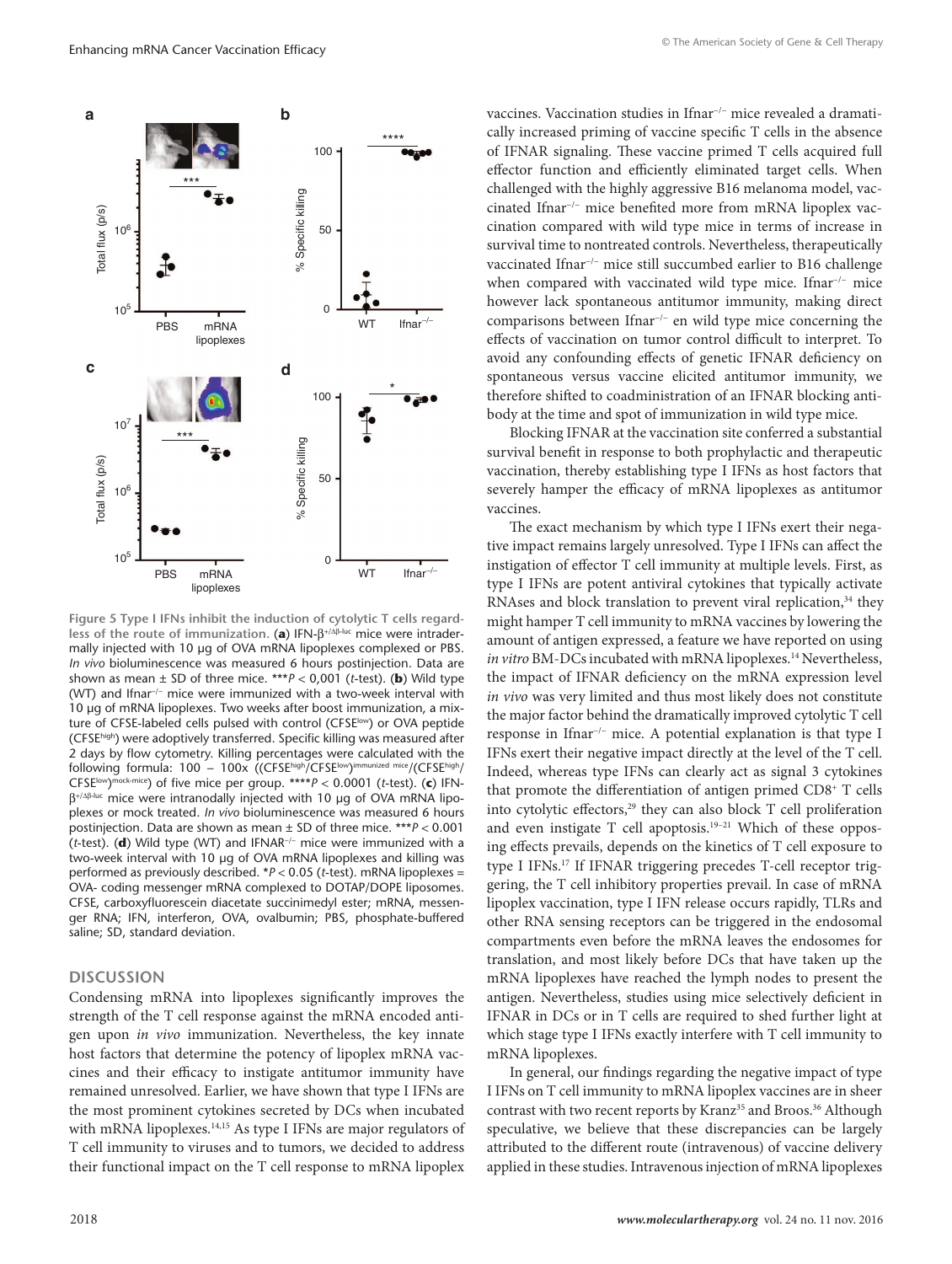will result in different cell types targeted and in an altered kinetics of antigen expression and type I IFN induction. As explained above, the stimulatory versus inhibitory effects of type I IFNs on T cell immunity largely depend on the timing of T cell exposure to type I IFNs. Intravenous injection of mRNA lipoplexes thereby might result in an improved convergence of antigen expression and type I IFN induction, causing the beneficial effects of type I IFNs to prevail.

In summary, we have firmly established type I IFNs as host factors that negatively regulate the capacity of mRNA lipoplex vaccines to instigate cytolytic T cells upon subcutaneous, intradermal, and intranodal administration. As type I IFN induction is inherent to IVT mRNAs, our findings are of importance to many other nano-formulations explored for mRNA vaccination. If so, strategies to prevent or reduce type I IFNs might be of great value to improve the clinical efficacy of mRNA vaccines.

Additional experimental characterization data are provided in **Supplementary Data**.

## **MATERIALS AND METHODS**

*Mice.* Female wild type C57BL/6 mice were purchased from Janvier (Le Genest Saint Isle, France). OT-I mice carrying a transgenic CD8+ T cell receptor specific for the MHC I-restricted OVA peptide SIINFEKL were donated by Bart Lambrecht from Ghent University (Ghent, Belgium). Ifnar1−/−mice were bred at the breeding facility of the Vlaams Instituut voor Biotechnolgoy (VIB, Ghent, Belgium). C57BL/6 luciferase reporter mice (IFN-β+/Δ<sup>β</sup>-luc) were bred at the Helmholtz Center for Infection Research (HZI). All mice were 7–12 weeks old at the start of the experiment and maintained under specific pathogen-free conditions. Animals were treated according to the European guidelines for animal experimentation. All experiments were approved by the local ethical committee for animal experiments of Ghent University (Ghent, Belgium) or of the Helmholtz Center for Infection Research (Braunschweig, Germany).

*Production of* **in vitro** *transcribed mRNA.* The pGEM4Z-OVA-A64 and the pGEM4Z-EGFP-A64 plasmids were kindly donated by David Boczkowski from Duke University (Durham, NC). The pBluescript-luc-A64 plasmid was provided by Joanna Rejman from Ghent University (Ghent, Belgium). All plasmids were propagated in *E. coli* competent cells (Stratagene, La Jolla, CA) and purified using endotoxin-free QIAGENtip 500 columns (Qiagen, Chatsworth, CA). The pGEM4-OVA-A64 and pGEM4Z-EGFP-A64 plasmids were linearized with *Spe*I (MBI Fermentas, St Leon-Rot, Germany), whereas the pBluescirpt-luc-A64 plasmid was linearized with *Dra*I (MBI Fermentas). Linearized plasmids were purified using a PCR purification kit (Qiagen, Venlo, The Netherlands) and RNA was transcribed using the T7 mMessage Machine Kit (Ambion, Austin, TX) according to the manufacturer's instructions. The *in vitro* transcribed mRNA was purified by lithium chloride precipitation.

*Immunizations and injections of mRNA lipoplexes.* Subcutaneous immunizations were performed in C57BL/6 mice twice at tail base in a twoweek interval. According to the experiment 10 or 20 μg of OVA-encoding mRNA was complexed with DOTAP/DOPE lipids in a N/P ratio of 1 (Avanti Polar Lipids, Alabaster, AL) and injected in a total volume of 40 μl of 5% glucose water (Ambion, Thermo Fisher, Waltham, MA). For intranodal delivery of mRNA, C57BL/6 mice were anesthetized with ketamine (70mg/kg; Ceva) and xylazine (10mg/kg; Bayer). The inguinal lymph node was surgically exposed and injected with 10 µg RNA lipoplexes in a total volume of 15 µl. Subsequently, the wound was closed. For intradermal immunization, 10 µg of mRNA lipoplexes was injected into the ear dermis in a total volume of 20 µl. Accordingly to the experiments, the total vaccine volume included 20 μg of MAR1-5A3 (antimouse IFNAR) or mouse IgG1 isotype control (both from Leinco Technologies, St. Louis, MO). For *in vivo* measuring of mRNA expression levels wild type and Ifnar−/− mice were injected s.c. with 10 µg of luciferase encoded mRNA. mRNA expression levels were measured 8 hours after injection via *in vivo* biolumenescence.

*Flow cytometry.* All flow cytometric experiments were performed on a triple-laser (B-V-R) LSR-II (Becton Dickinson, San Jose, CA) and analyzed with FlowJo (Treestar, Ashland, OR). Cells were stained with α-CD16/ CD32 (BD Biosciences, San Diego, CA) to block nonspecific FcR binding, and with Live/Dead Fixable Aqua stain (Invitrogen, Merelbeke, Belgium) to eliminate dead cells from analysis. Antibodies used are α-CD8 PerCP, α- CD3 pacific blue, α-CD19 APC-Cy7, α-CD11c PerCP-Cy5.5, α-F4/80 APC (all BD Biosciences), and MHC dextramer H-2 Kb/SIINFEKL-PE (Immudex, Copenhagen, Denmark).

**In vivo** *imaging of IFNβ induction.* Heterozygous luciferase reporter mice  $(IFN-\beta^{+/ \Delta \beta \text{-} \text{lac}})$  were injected subcutaneously, with phosphate-buffered saline (PBS), 10 µg of OVA-mRNA complexed with DOTAP/DOPE liposomes at an N/P ratio of 1 (Avanti Polar Lipids), DOTAP/DOPE alone or naked OVA*-*mRNA in a total volume of 20 μl 5% glucose water. Intradermal or intranodal injections were performed with 10 µg of mRNA lipoplexes at an N/P ratio of 1 (Avanti Polar Lipids), DOTAP/DOPE alone or naked OVAmRNA in a total volume of 10–20 μl 5% glucose water. IFNβ induction was measured at 0, 3, and 6 hours after injection via *in vivo* biolumenescence.

**In vivo** *bioluminescence imaging.* For *in vivo* imaging, mice were injected intravenously with 150mg/kg of D-luciferin (PerkinElmer, Waktham, MA) in PBS and monitored using an IVIS lumina II imaging system. Photon flux was quantified using the Living Image 4.4 software (all from Caliper Life Sciences, Hopkinton, MA).

Enzyme-linked immunosorbent spotC57BL/6 mice were immunized twice with 20 µg of DOTAP/DOPE-complexed OVA-encoding mRNA in a two-week interval. Two weeks after the boost immunization, spleens were isolated and passed through 70 μm nylon strainers (BD Biosciences) to obtain single cell suspensions. Red blood cells were lysed using ACK red blood cell lysis buffer (BioWhittaker, Wakersville, MD) and  $2.5 \times 10^5$ cells were cultured for 24 hours on IFN-γ (Diaclone, Besançon, France) precoated 96-well plates in the presence of 10 μg/ml OVA peptides (Anaspec, Fremont, CA). To quantify the amount of OVA-specific CD8+ and  $CD4$ <sup>+</sup> T cells we pulsed the splenocytes with respect to 10  $\mu$ g/ml MHC-I and MHC-II OVA peptides. Spots were analyzed according to the manufacturer's instructions using enzyme-linked immunosorbent spot (ELISPOT) reader.

*CD8+ T cell dextramer staining.* Mice were immunized twice with 20 µg of DOTAP/DOPE complexed OVA-encoding mRNA as described previously. After 5 days, blood samples were taken and red blood cells were removed using ACK lysis buffer (BioWhittaker). Cells were stained with α-CD16/CD32 (BD Biosciences), Live/Dead Fixable Aqua stain (Invitrogen), α-CD8 PerCP, α- CD3 pacific blue, α-CD19 APC-Cy7 (all BD Biosciences) and MHC dextramer H-2 Kb/SIINFEKL-PE (Immudex).

**In vivo** *T cell proliferation assay.* Two days before immunization OT-I cells were labeled with 5 µmol/l CFSE (Invitrogen). Two million CFSE-labeled OT-I cells were i.v. injected into wild type and Ifnar−/− mice 2 days before immunization. Immunization was performed as previously described. Four days after immunization draining lymph nodes were isolated and CD8+ T cell division was analyzed by flow cytometry. Cells were stained with α-CD16/CD32 (BD Biosciences), Live/Dead Fixable Aqua stain (Invitrogen), α-CD8 PerCP, α- CD3 pacific blue, α-CD19 APC-Cy7 (all BD Biosciences), and MHC dextramer H-2 Kb/SIINFEKL-PE (Immudex).

**In vivo** *killing assay.* Splenocytes from female wild type mice were pulsed with 1 µg/ml of MHC-I OVA peptide or HIV-1 Gag peptide as a control before labeling with 5 µmol/l or 0.5 µmol/l CFSE (Invitrogen), respectively.